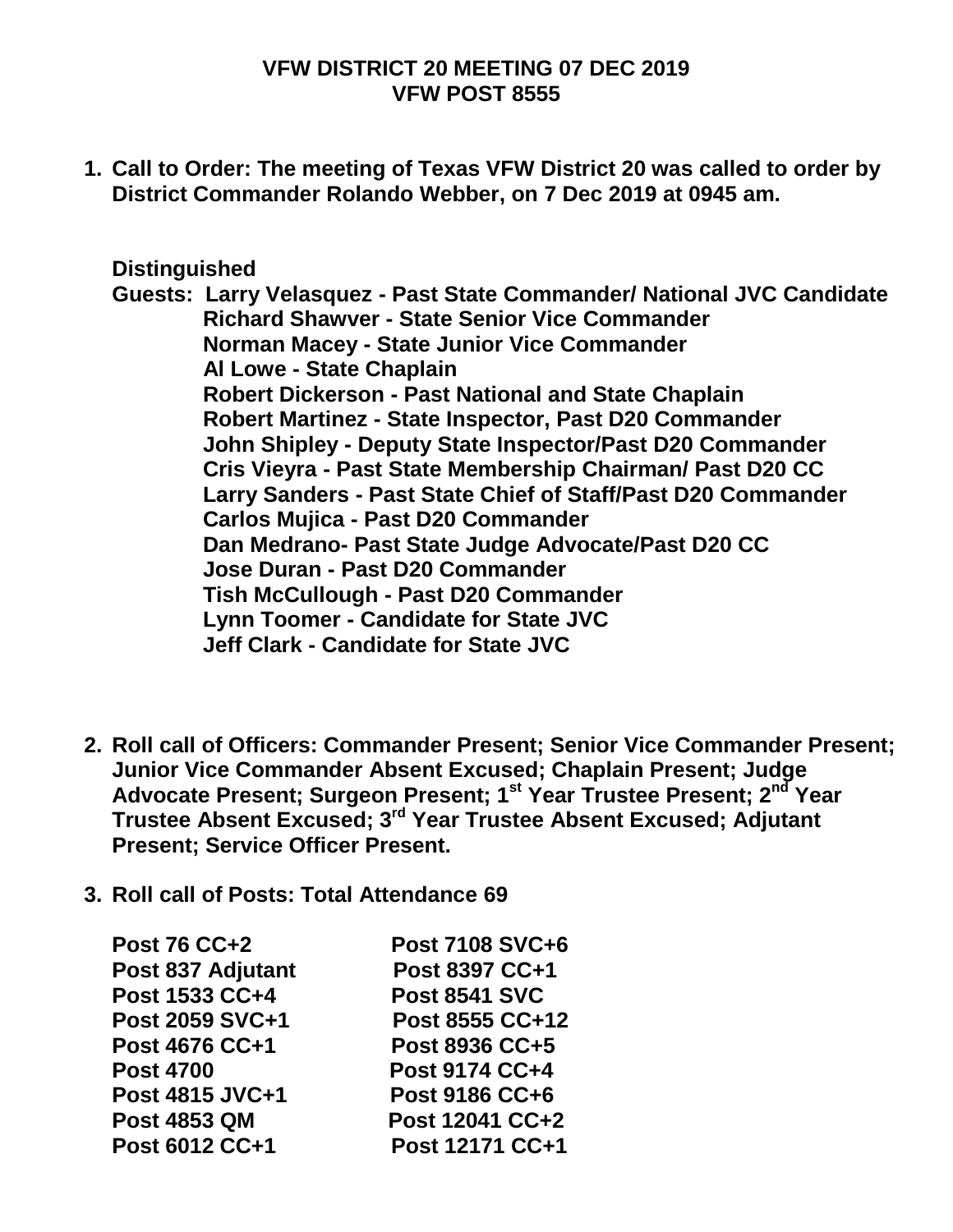**Post 6970 CC+2** 

- **4. Reading of Minutes: Minutes of District 20 meeting provided to all District Officers and stand approved as written.**
- **5. Quartermaster Report by District Quartermaster Robert Maldonado financial reports provided to all District Officers and stand approved as written.**

**Books have been audited by District Trustees.**

**6. Committee Reports:**

**Service Officer Report: District Service Officer Lee Rivas provided information and map concerning the closing of Valet parking at Audie Murphy VA Medical Center of 6 Dec 2019 thru January 2020. He also indicated that the main entrance will be closed with the Poly Trauma Center as the alternate. Shuttle service will be provided from all parking areas. He further stated that the Audie Murphy VA Medical Center will be designated as a Purple Heart facility. Leading this designation was our District Senior Vice Commander Armando Gonzales, a Purple Heart Recipient. He and the District Senior Vice Commander with meet with the VA Hospital Director about the Purple Heart designation and any other issues which are of concern. Comrade Rivas also presented the next President of the SA Veterans Day Parade Association Comrade Mike Mendez, a lifetime VFW member within our District.**

**Surgeon Report: District Surgeon Tish McCullough provided her new contact phone number. Comrade McCullough once again indicated that we should continue to practice how we present information pertaining to the Auxiliary and VFW.**

**Homeless Veterans: Comrade Gilbert Uriegas stated that \$200.00 was spent to purchase 100 gloves and bennies for the GI Forum which hoses about 100 homeless veterans. He also provided info that VFW Post 76 on 14 Dec 19 will be having a homeless veteran stand down in conjunction with Broken Warriors Angels, free food, medical and mental assistance will be provided. District 20 Homeless program donated \$300.00 towards this event.**

**7. VFW National Home remembrance conducted by District Chaplain Lee Arnold.**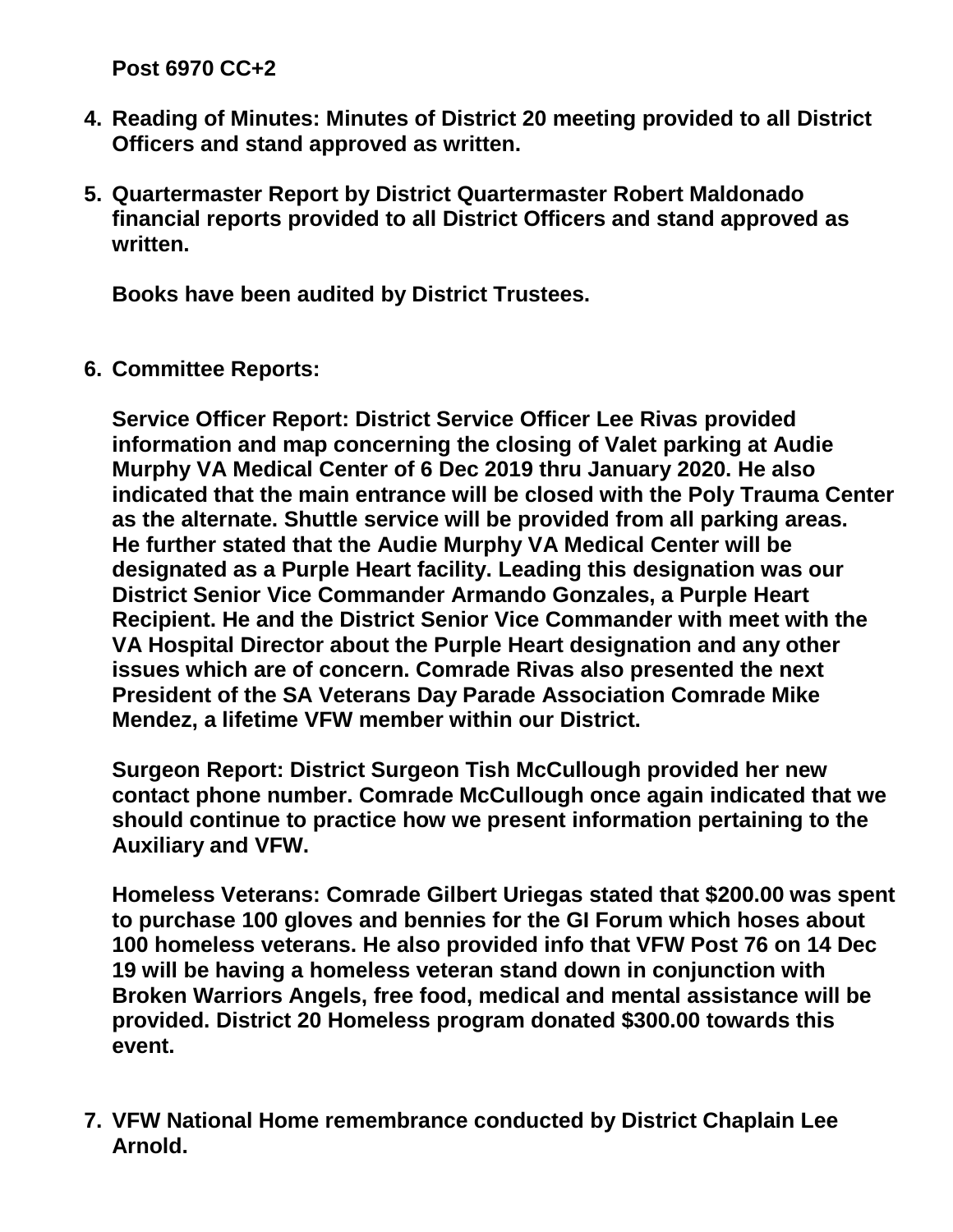## **8. Unfinished Business**

- **A. Bingo paperwork: Comrade Adjutant Pat Clark will provide the completed documents for signatures in the coming week.**
- **B. District Food Drive: District Commander Webber stated that the results will be forthcoming, today is the last day. Posts can continue to provide checks for support. He and District Chief of Staff Jose Duran visited the food bank and they clarified they are considered the Greater San Antonio Area Food Bank supporting 11 counties and over 500 organizations for contributions. All food earmarked for Veterans are given to those organizations that support veterans. At present they have 200,000 wanting food assistance.**

## **9. New Business:**

- **A. Motion to approve previous expenditures of magnetic signs \$70.36 and Wreaths \$135.00 for SA Veterans Day at Alamo ceremony 9 Nov 2019. Previous approved electronically sent by District Commander to Senior Vice Commander, Junior Vice Commander and Quartermaster due to expediency by District Adjutant Clark. Seconded by PDC Medrano. Motion Carried.**
- **B. Motion for approve \$400.00 donation for Mariachi Band from Harlandale High School to play during lunch at District picnic by District Adjutant Pat Clark. Seconded by PDC Vieyra. Motion Carried.**

# **10.Good of the Order**

 **State Rep: State Junior Vice Commander, Norman Macey provided greet Ings from State Commander Keith King. The Department has this year begun issuing General Orders which are available on the website. IRS 990's are due this month. Ensure posts complete their 20 community reports. State Commander King wants all to be aware of Sec 214 con cerning fundraising any agreement with vendor must be approved by State Commander. National Home the Texas House contribution is due end of the month. Mobile training being conducted has been successful. Membership is as always important for all Posts to pursue continuous Members. State Commander and Auxiliary President's homecoming in Bay City, Texas April 23-26, 2020. Lastly always remember the members are in charge of the post. He also congratulated the District on the 100%**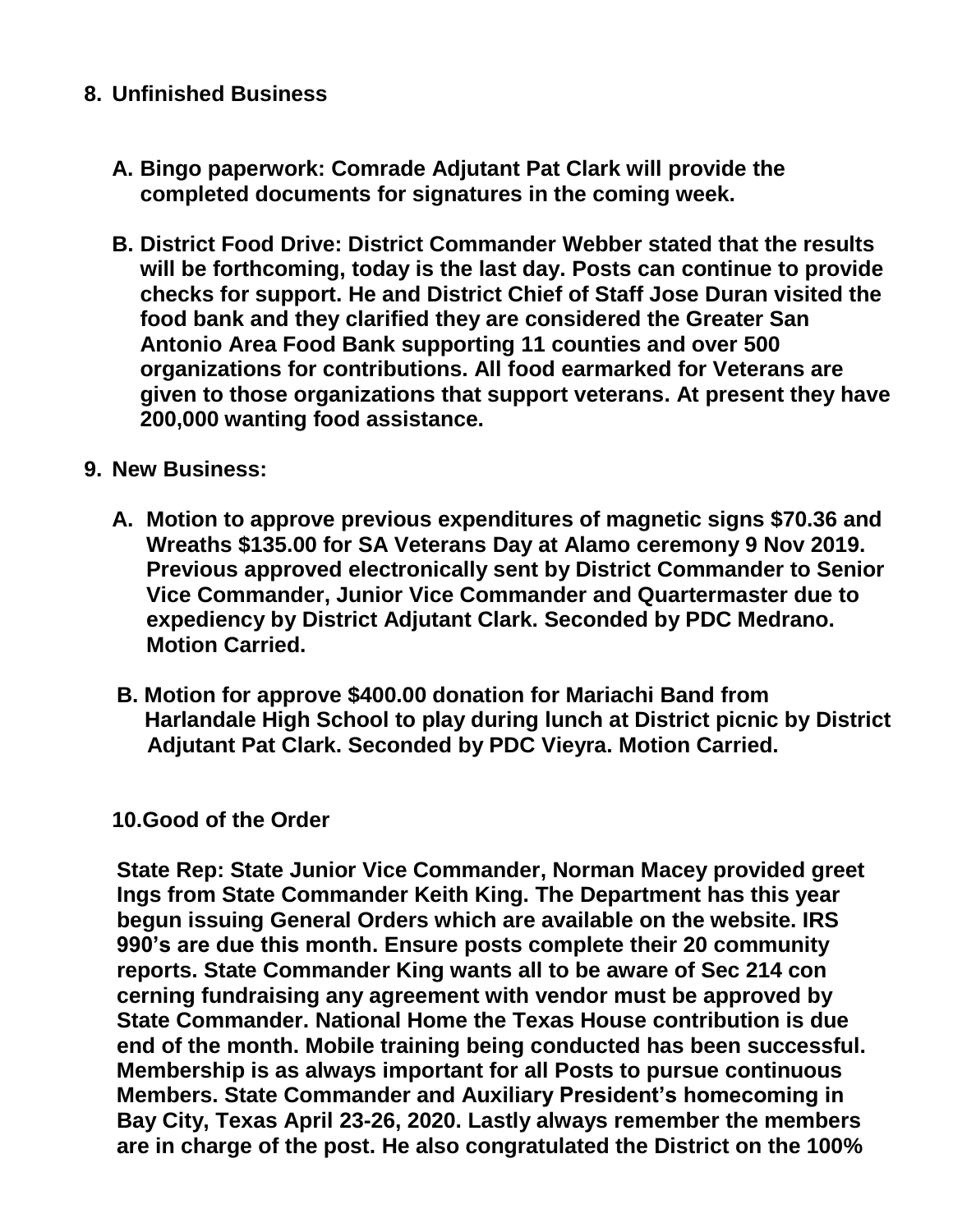**participation for Voice of Democracy and Patriots Pen.** 

 **Jeff Clark, Candidate for State JVC, 36-year VFW veteran, 22 year Navy veteran. Membership is essential to keep our members in our organization. Make decisions to keep members in the VFW. He would expand the present mobile training being conducted to more areas of the state to include the Valley, Central Texas etc area. He will continue the effort to fight for Texas Vets where the Hazelwood Act is concerned and all other areas.**

 **Lynn Toomer, Candidate for State JVC, honored to be in District 20. Congratulated Commander Ruben Garcia VFW Post 8936 for the work done in Fredericksburg, Texas in support of the Desert Storm Memorial where over \$300,000 was generated for the memorial. We need to keep the VFW great, the Post function is the most important. Keep your members involved. Recruiting and keeping new members by mentoring them. Mobile training continue to support.**

 **Larry Velasquez, Candidate for National JVC, always a pleasure in District 20. Spoke on his campaign and the huge effort expanded. He also thanked several District members who have supported him during all of his campaigns. He spoke also on the vision of the VFW over the next five years and what we can be done to continue our great organization.**

 **Robert Martinez, State Inspector, Campaign Manager for Larry Velasquez, Will be travelling to Washington, DC for the Legislative Conference to support legislation important to veterans and families. Thanked District 20 for the support of the campaign of our Past State Commander Larry Velasquez for National JVC. He also presented information of the extensive four-year effort and travel required to campaign for National JVC.**

 **Comrade Raymond Silva, VFW Post 8555 provided a Pearl Harbor Day remembrance. VFW Post Commander 12041, Larry Sanders also mentioned Life Member USN Retired CPO Gilbert Myers a Pearl Harbor survivor from USS Utah. Comrade Myers was on the USS Detroit in Tokyo Bay on the day the Japanese Empire signed the Declaration of Surrender ending the Second World War**

 **Al Lowe, Texas State Chaplain presented guidance and suggestions on how to conduct a Memorial Service IAW VFW Ritual procedure.**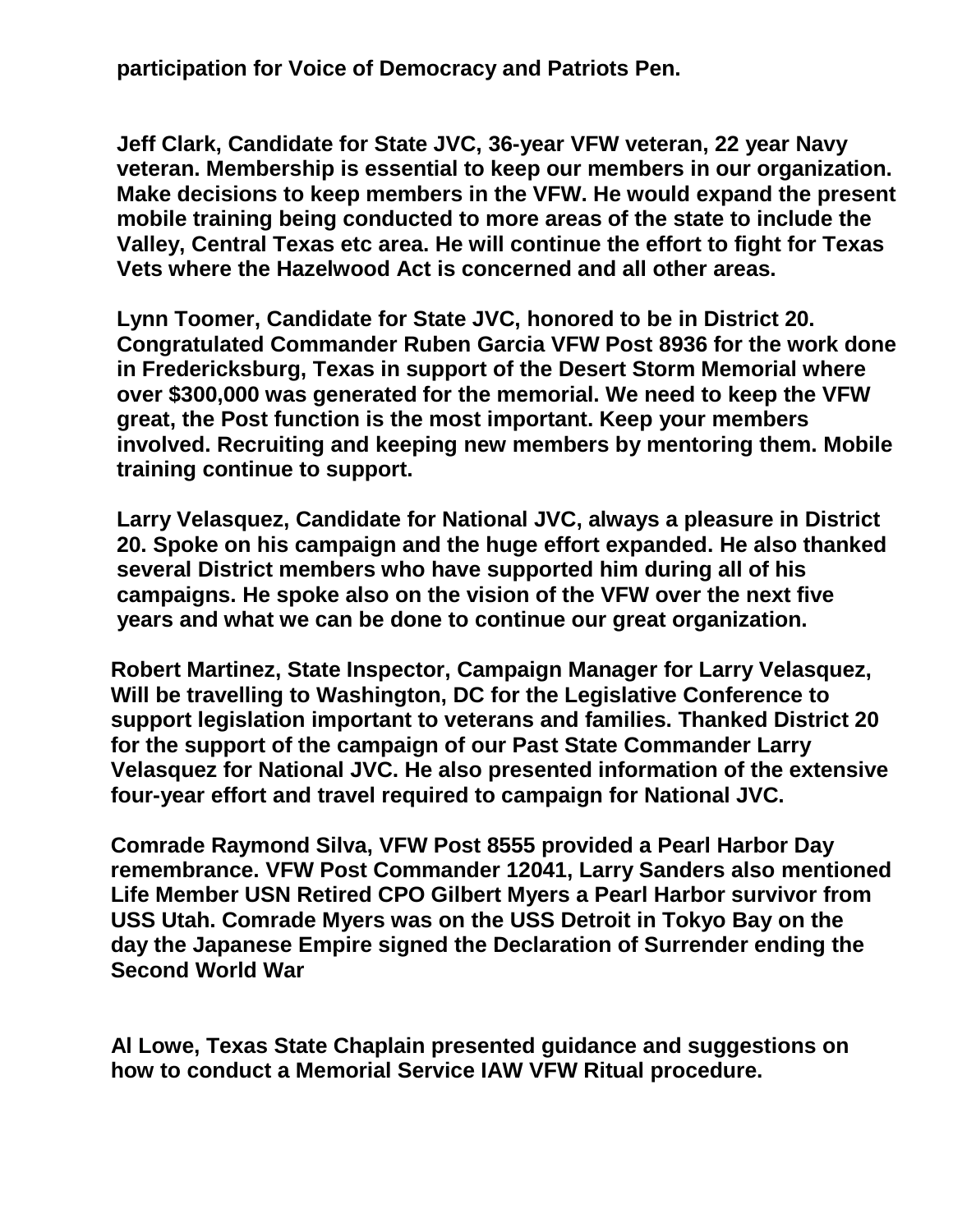- **Post 76 9 Dec19, Bexar County Clerk's office will provide assistance to Veterans, DD 214's recorded etc.**
- **Post 837 No**
- **Post 1533 Proceeds of \$10,000 from Annual Golf Tournament presented to the Homeless Program. Also thanked all who supported the golf tournament. Trophy's will be presented to all supporters**
- **Post 2059 Support Larry Velasquez buy tickets**
- **Post 4676 Vote for Joe Ramon, Candidate for District JVC**
- **Post 4700 Absent**
- **Post 4815 No**
- **Post 4853 Toy Drive supporting 85 families and 193 children. Toys for Tots**
- **Post 6012 No**
- **Post 6970 No**
- **Post 7108 Turkey Shoot great success \$3,000, 50 Turkeys and 5 hams**
- **Post 8397 Vietnam Commemorative Ceremony along with Post 76**
- **Post 8541 World War 2 veteran 100-year-old birthday today at Post**
- **Post 8555 No**
- **Post 8936 Gun Raffle Tickets for Desert Storm Memorial \$20.00 Today 2-5 Post Christmas Kids party 14 Dec Post Adult Christmas party**
- **Post 9174 Working on new building**
- **Post 9186 14 Dec Wreaths Across America ceremony for all veterans not not buried in Fort Sam Houston 13 Dec Annual Christmas Party 8-11 19 Police Auction**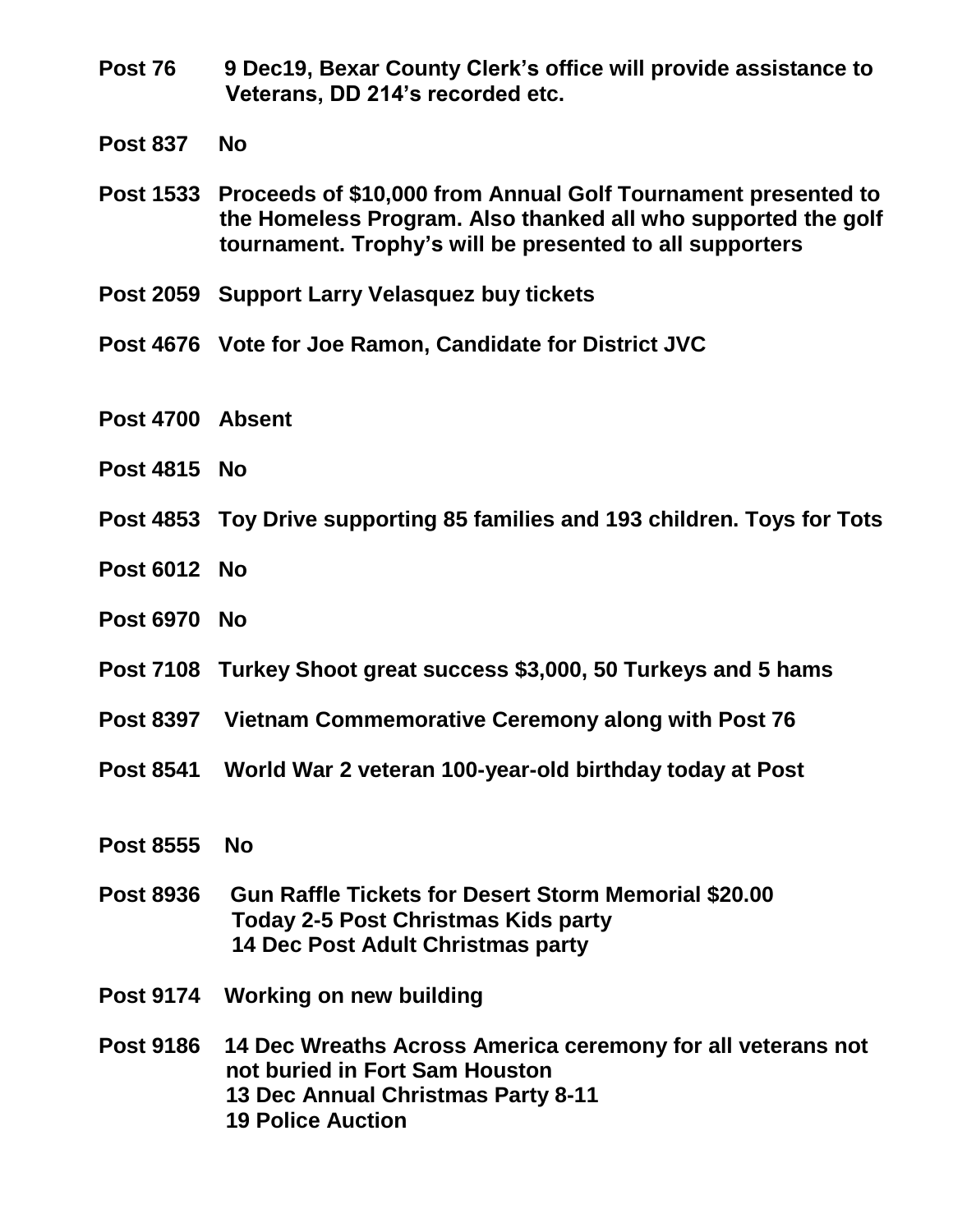**Post 12041 Lytle Annual Hayride 2000 people, Lightning contest post won 50 Boxes to Troops in Afghanistan Motorcycle Unit 8 to Lytle Nursing Home for gifts and meal Blue Santa Lytle supporting 100 families and 450 children.**

 **Post 12171 Purple Heart ceremony for Audie Murphy VA Medical center within the next 45-60 days.**

 **Closing ceremonies performed by Comrades John Rodriguez and District Chaplain Lee Arnold.** 

**John P. Clark Construction Construction Construction Construction Construction Construction Construction Construction Construction Construction Construction Construction Construction Construction Construction Construction** Adjutant **Adjutant District Commander**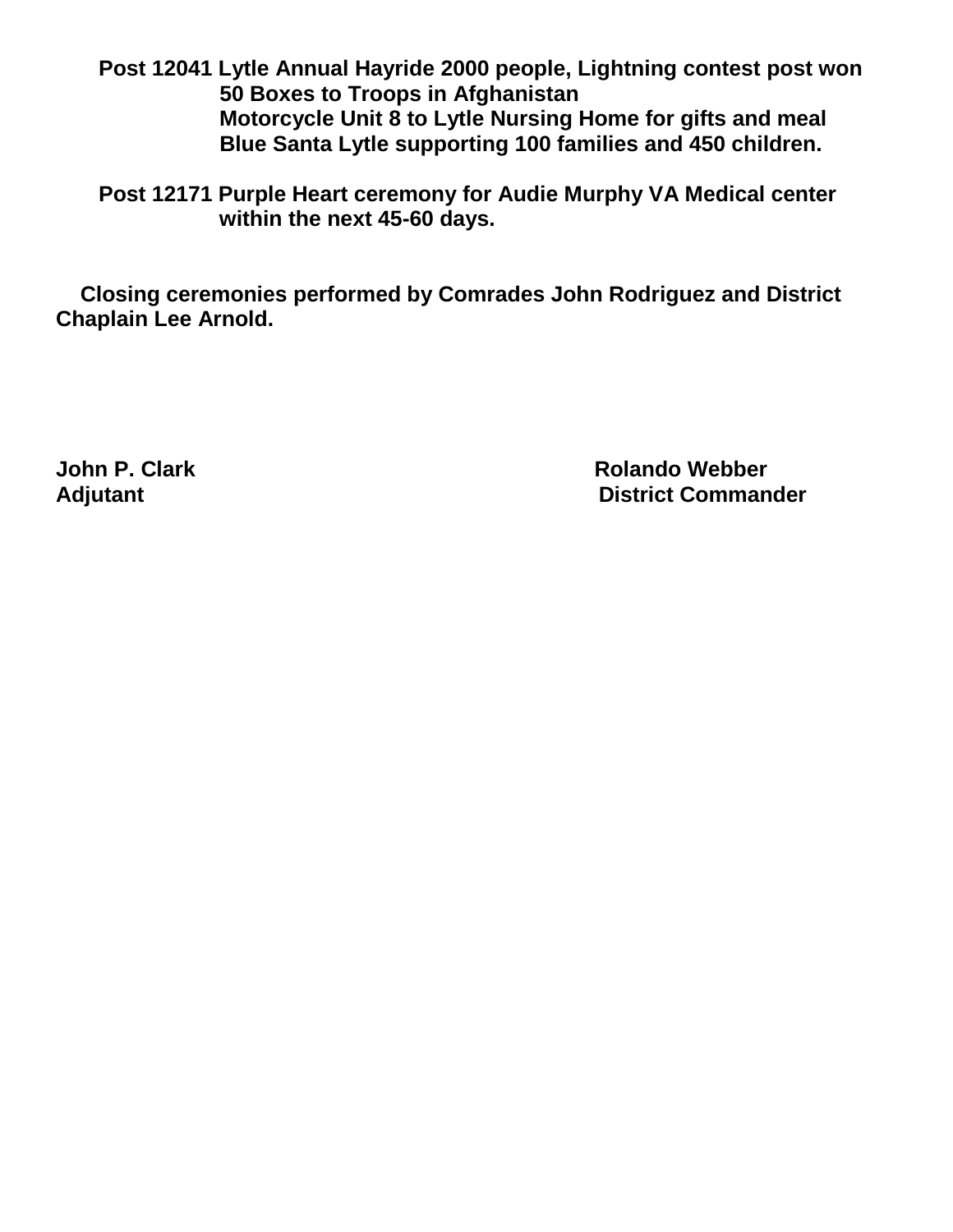#### **District 20 Joint Session Meeting DEC 7, 2019 VFW Post 8555**

- **1. Opening Ceremony: Joint meeting called to order by District Commander Rolando Webber. Salute to the Colors rendered by Comrade John Rodriguez and Prayer given by Comrade Lee Arnold.**
- **2. Guests: Larry Velasquez- Past State Commander, National JVC Candidate Richard Shawver- Texas State Senior Vice Commander Norman Macey- Texas State Junior Vice Commander Robert Dickinson- Past National and State Chaplain Robert Martinez- State Inspector, Past D20 CC John Shipley- Deputy State Inspector, Past D20 CC Jose Duran - Past D20 Commander Tish McCullough - Past D20 Commander Larry Sanders - Past D20 Commander Carlos Mujica - Past D20 Commander Cris Vieyra - Past D20 Commander Dan Medrano - Past D20 Commander Lynn Toomer - Candidate for State JVC Jeff Clark – Candidate for State JVC**
- **3. Opening remarks given by District Commander Rolando Webber and District Auxiliary President Yolanda Chambers.**
- **4. Introduction of District 20 Officers and Auxiliary Officers.**
- **5. District Commander Rolando Webber thanked VFW Post 8555 Commander Marvin Roemer, members and auxiliary for hosting this meeting. He also indicated there is a lot to be done this year especially in our membership programs.**

**District Auxiliary President Yolanda Chambers expressed her sincere to Post 8555 Commander Marvin Roemer and Auxiliary President Sally Ramirez for hosting this meeting.**

**6. Texas State Junior Vice Commander Norman Macey stated greetings from the State Commander Keith King. He also thanked the Auxiliaries and Motorcycle Groups for their continued support of the VFW. He also on a personal basis thanked Past National and State Chaplain Robert**